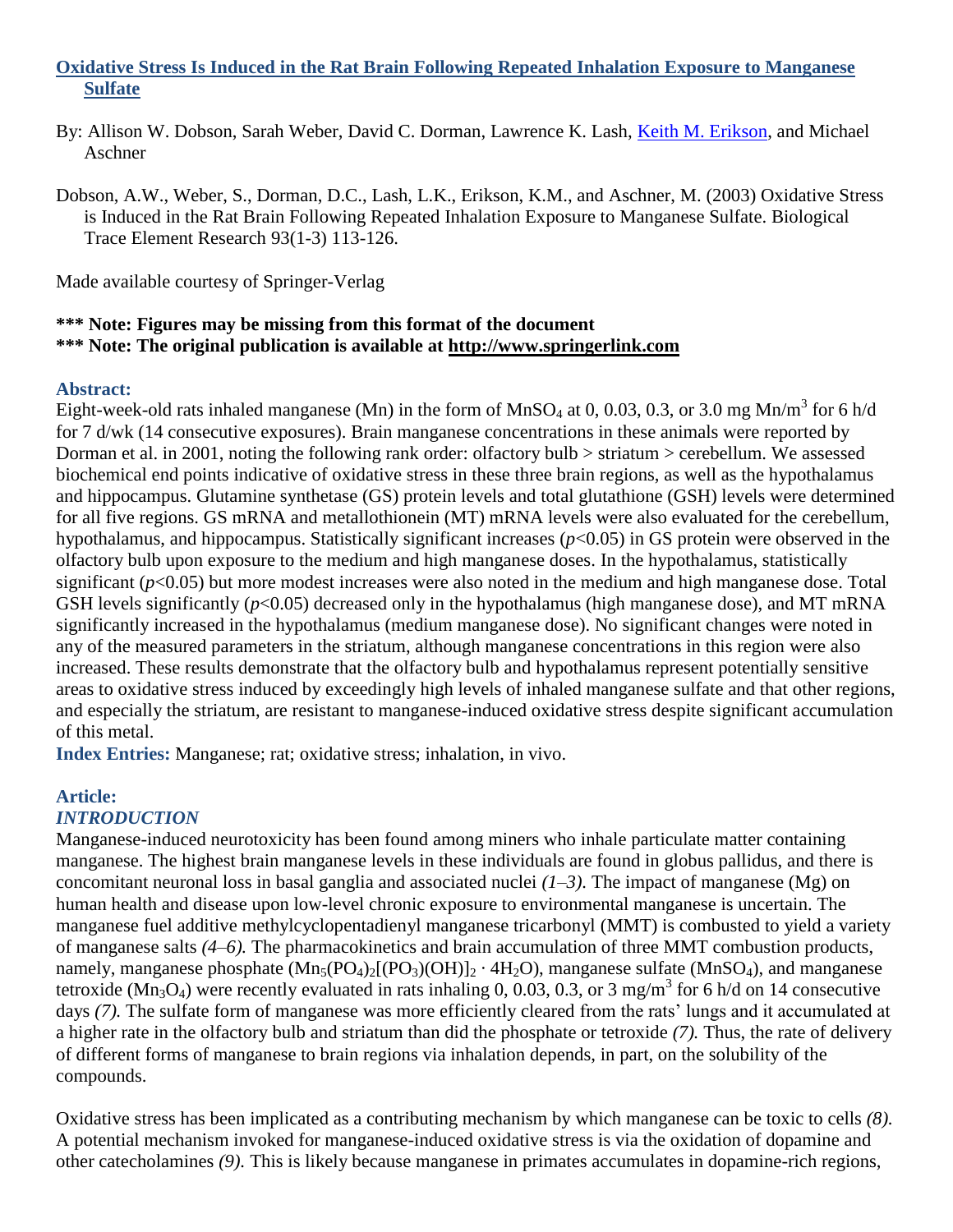especially in the basal ganglia. Another possibility is that sequestration of manganese in mitochondria interferes with proper respiration, thereby leading to excessive production of reactive oxygen species. Galvani et al. *(10)* reported inhibition of complex I of the electron transport chain after treatment of PC12 cell cultures with MnCl<sub>2</sub>. Gavin et al. *(11)* showed evidence suggesting that the ATPase complex is inhibited at very low levels of mitochondrial manganese and that complex I is inhibited only at higher manganese concentrations. In agreement with the earlier suggestion of Archibald and Tyree *(12)* and the findings of Ali et al. *(13),* Chen et al. *(14)* demonstrated that trivalent manganese is more effective at inhibiting complex I, but the divalent form is, by far, the predominant species within cells and is largely bound to ATP. Nevertheless, manganese in any state will spontaneously give rise to infinitesimal amounts of trivalent manganese, and HaMai et al. *(15)* demonstrated that even at trace amounts trivalent manganese can cause the formation of reactive oxygen species (ROS). They also showed evidence that divalent manganese fails to induce oxidative effects. Finally, a recent report showed that exposure of dopaminergic cells to MMT resulted in rapid increases in reactive oxygen species followed by mitochondrially induced apoptosis *(16).* However, because combustion of MMT in cars yields various manganese salts and MMT is unstable in the air and groundwater, direct exposure of cells to MMT does not represent a toxicologically relevant experimental model for inorganic manganese.

Manganese exposure studies do not always yield results consistent with induction of oxidative stress. Manganese administered orally to developing CD rats  $(0, 25, 0.50 \text{ mg/kg/d of MnCl}_2 \text{ from postnatal day})$ [PND] 1 to PND 49) was correlated with increased spontaneous motor activity on PND 21, but ROS levels were only elevated in the cerebellum and not in the striatum, the primary target site in primates *(17).* Addition-ally, experiments by Ball et al. *(18)* demonstrated that six metal com-pounds, including iron sulfate, copper sulfate, vanadyl sulfate, cobalt sulfate, nickel sulfate, and zinc sulfate, are able to form ROS (measured by malondialdehyde formation) in aqueous extracts of National Institute of Standards and Technology (NIST) ambient particulate matter and diesel engine particles. Manganese, however, did not. Furthermore, a study by Oubrahim et al. *(19)* confirmed that low cellular concentrations of divalent manganese are actually protective against oxidative stress. This is consistent with the well-known requirement for manganese as a cofactor for the mitochondrial superoxide dismutase enzyme, which has tremendous physiological antioxidant properties.

We previously analyzed the end points of oxidative stress in brains of neonatal rats exposed orally to  $MnCl<sub>2</sub>$ *(20).* The susceptibility of neonatal animals to manganese neurotoxicity may be higher compared with adults because of the incomplete development of the blood–brain barrier and their inability to excrete manganese before weaning. However, the only significant oxidative difference noted in these animals was an increase in glutathione (GSH) levels in the cortex *(20).* Additionally, the manganese concentrations required for optimal central nervous system (CNS) development in neonatal rat brain are known to be higher than are found in adult rat brain *(21)* and, therefore, the interpretation of these data as evidence for increased susceptibility to manganese neurotoxicity is questionable. Blood concentrations of manganese are also threefold higher in neonatal rats than in adults, and this undoubtedly contributes to the higher level of manganese uptake into the brain *(22,23).*

In contrast to the previous work, the present study was conducted in adult rats exposed to manganese by inhalation. After 14 consecutive days of manganese sulfate inhalation exposures, GSH, glutamine synthetase (GS) protein, and mRNA and metallothionein (MT) mRNA levels were measured in the cerebellum, striatum, olfactory bulb, hypothalamus, and hippocampus as indicators of potential oxidative stress in the brain.

#### **MATERIALS AND METHODS**

### *Chemicals*

Manganese(II) sulfate monohydrate (MnSO<sub>4</sub>  $\cdot$  H<sub>2</sub>O) was obtained from Aldrich Chemical Co. (Milwaukee, WI). Manganese sulfate is a relatively water-soluble, pale pink, crystalline powder that contains 32% manganese. All other chemicals were purchased from Sigma Chemical (St. Louis, MO) unless otherwise noted and were of the highest possible quality.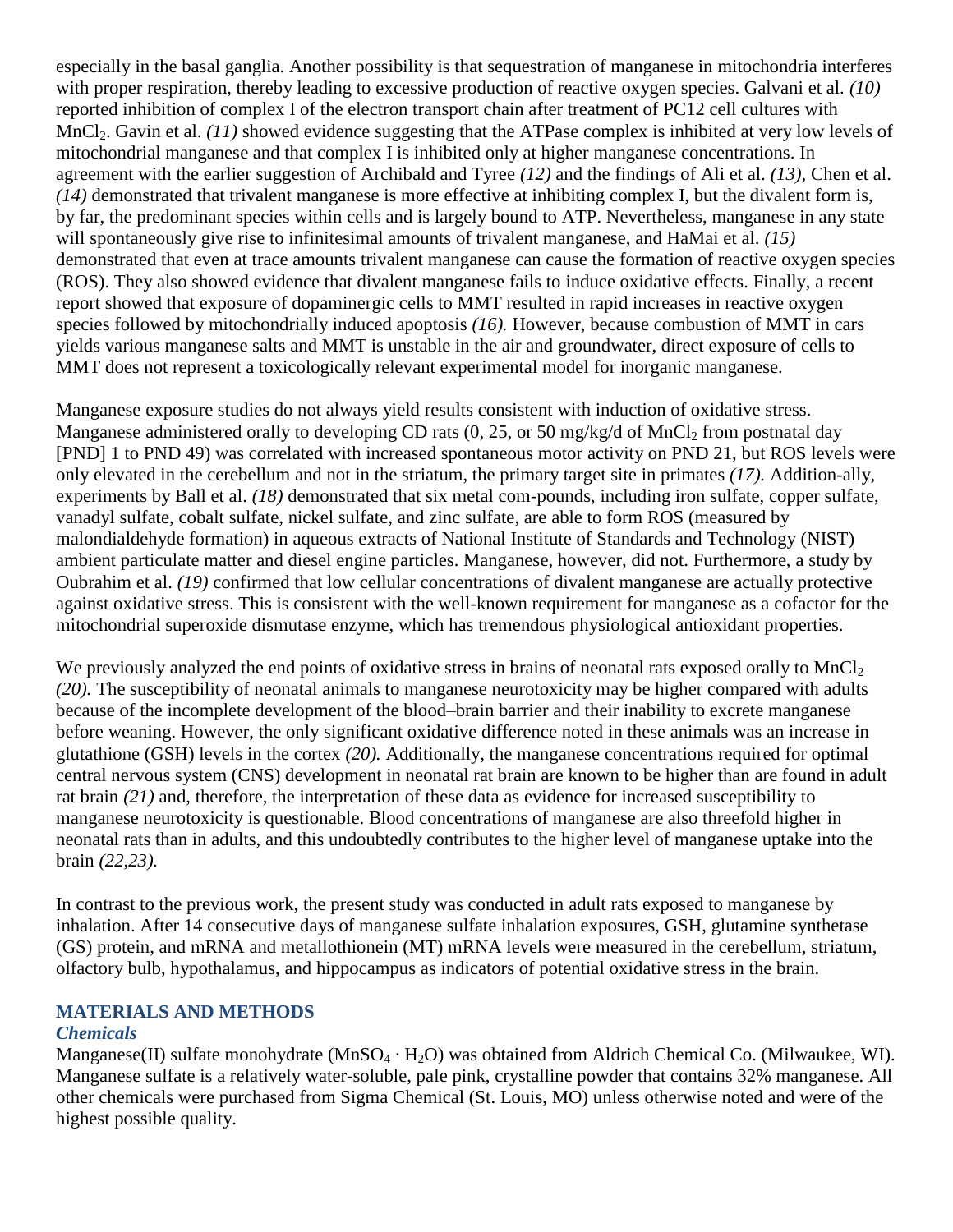### *Animals*

Dorman et al. *(7)* previously detailed animal treatments and exposures. The study was conducted under federal guidelines for the care and use of laboratory animals *(24)* and was approved by the CIIT Institutional Animal Care and Use Committee. Six-week-old male Crl : CD (SD)BR rats were purchased from Charles River Laboratories, Inc. (Raleigh, NC) and ear-tagged for identification purposes. Animals were acclimated for approx 2 wk in a HEPA-filtered, mass-air-displacement room maintained at 18.5–21.5°C and 40–60% relative humidity in CIIT's AAALAC-accredited animal facility. Rats were individually housed in suspended stainlesssteel cages (Lab Products, Inc., Seaford, DE) with an automatic watering system that provided reverse-osmosispurified water ad libitum. Fluorescent lighting was kept on a 12-h light–dark cycle (0600–1800). A study day for these exposures was defined as a 6-h exposure, generally from 0830 to 1430. Animals were given NIH-07 rodent chow (Zeigler Bros., Gradners, PA) ad libitum except during exposure times. Manganese concentrations in this diet are approx 100–150 ppm.

At the end of the acclimation period, animals were randomly assigned to inhalation-treatment groups based on their prestudy body weight. Mean initial body weights within each treatment group were not statistically different. The animals ( $n = 12$  rats/ concentration) were exposed to MnSO<sub>4</sub> inhalation for 6 h/d, 7 d/wk for 14 consecutive exposure days.

#### *Manganese Exposures*

Nominal exposure concentrations were 0.092, 0.92, and 9.2 mg  $MnSO<sub>4</sub>/m<sup>3</sup>$ , corresponding to 0.03, 0.3, and 3 mg Mn/m<sup>3</sup>. Target nominal particle size (MMAD) was approx 1.5–2 pm with a geometric standard deviation (*σ*g) <2. Control groups were exposed to HEPA-filtered air only. Rats were exposed in stainless-steel wire cage units contained within eight Hazelton 1-m<sup>3</sup> stainless-steel and glass inhalation exposure chambers. Prior to the animals being placed in the  $1-m<sup>3</sup>$  chambers, each chamber was checked for uniformity of distribution of the test compound aerosol by measuring its concentration at nine positions within the chamber. Animal positions within the 1-m<sup>3</sup> exposure chambers were rotated once during the experiment to minimize experimental error resulting from any undetected differences in the environment or manganese aerosol concentration.

The airflow through each  $1-m^3$  chamber was maintained at 200–250 L/min to provide 12–15 air changes per hour during the exposures. The temperature and humidity in each 1-m<sup>3</sup> inhalation chamber was measured every 30 min using a thermistor (PreCon, Memphis, TN) and a humidity probe (OMEGA Engineering, Inc., Stamford, CT). The temperature was maintained at a target of 22.2°C, and relative humidity was maintained at 30–70% with a target of 50%.

The MnSO<sub>4</sub> atmospheres were generated as a dry powder using a Wright Dust Feeder with an air-delivery pressure of 25 psi. The MnSO<sup>4</sup> was packed into a Wright Dust Feeder generation cup at a pressure of 2000 psi. A Trost Airjet Mill (Garlock Corp., Newton, PA) was also required to generate the MnSO<sub>4</sub> aerosol. The aerosol was delivered into stainless-steel prechambers (fitted with <sup>85</sup>Kr discharging units) of approx 38-L that allowed settling of larger particles (>10 μm). The aerosol then went through a polyvinyl chloride distribution line tuned to allow equal residence times of particles in the pathway to each  $1-m<sup>3</sup>$  exposure chamber. The aerosol was diluted to the appropriate concentration in the inlet airstream to each  $1-m<sup>3</sup>$  inhalation chamber. The aerosol in the prechamber and in each  $1-m<sup>3</sup>$  inhalation chamber was monitored continuously using an optical particle sensor (Real-time Aerosol Monitor, Model RAM-S; MIE Inc., Bedford, MA) precalibrated for a standard dust (Arizona road dust). The average aerosol mass concentration was determined using gravimetric filter samples. Flow through the filter samplers was started 15 min after the beginning of the exposure and stopped at the end of the exposure. The filter sampler flow was controlled with critical flow orifices. The particle size distribution was measured with a time-of-flight aerosol spectrometer (TSI APS Model 3320) and a microorifice uniform deposit cascade impactor (MOUDI, MSP Corp., Minneapolis, MN).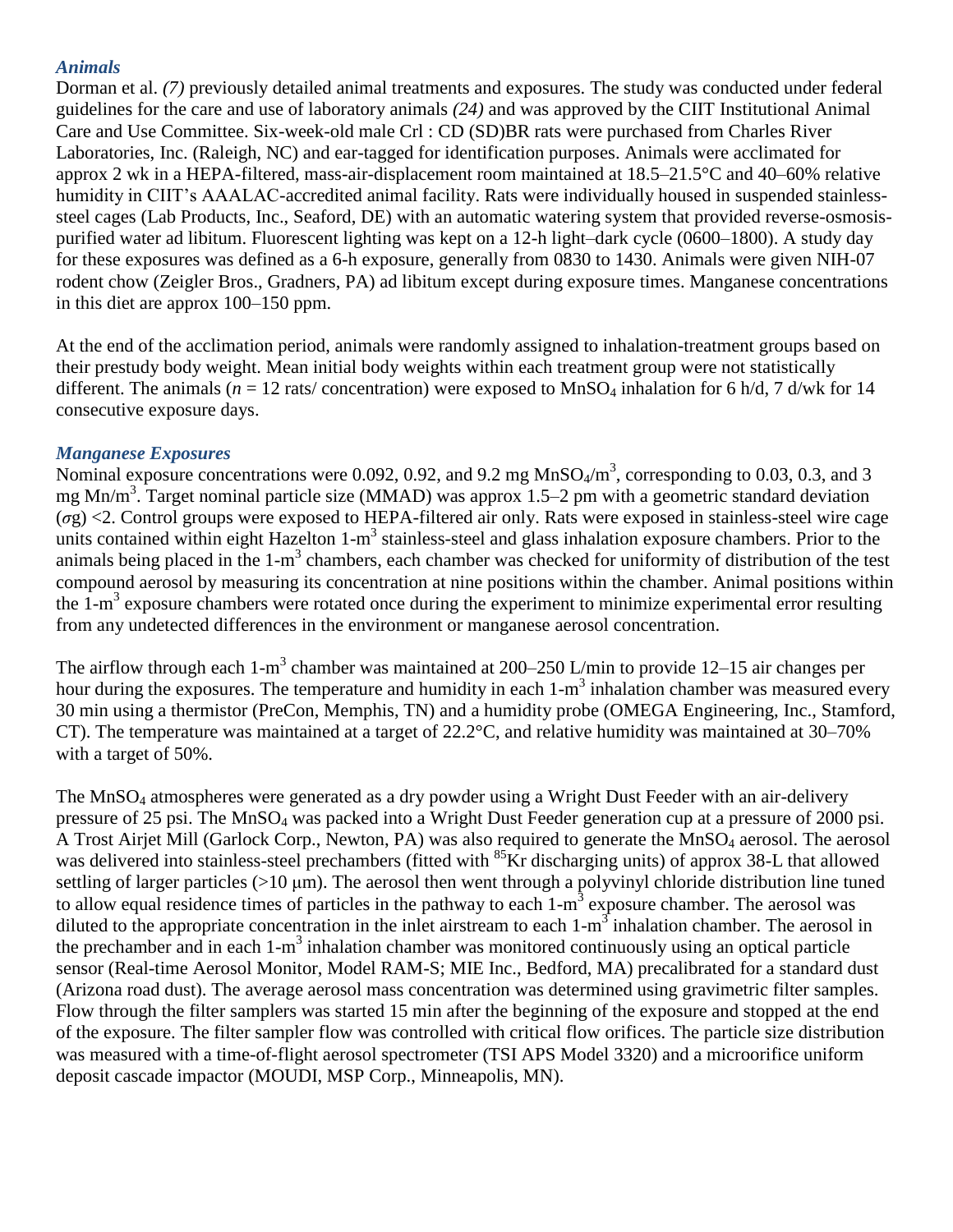### *Tissue Collection*

At the termination of exposures, euthanasia (with  $CO<sub>2</sub>$ ) was carried out in accordance with NIH guidelines. The brain areas of interest were dissected out and weighed, and then placed in high-purity linear polyethylene vials, frozen in liquid nitrogen, and stored at –70°C until analysis.

## *RNA Isolation and Northern Blot Analysis*

The RNA tissue samples were homogenized and total RNA was extracted with a monophase phenol and guanidine isothiocyanate solution (RNA STAT-60; Tel-Test, Inc., Friendswood, TX). For Northern blot analysis, 10 μg of RNA was electrophoresed on a 1.2% agarose denaturing gel and transferred onto a positively charged nylon membrane (Nytran SuPer-Charge; Schleicher & Schuell, Keene, NH) overnight by capillary transfer in 10X SSC (1X SSC = 0.15 *M* sodium chloride, 0.015 *M* sodium citrate) buffer. The RNA was immobilized with a ultraviolet (UV) crosslinker.

For MT or GS, the blots were prehybridized in 50% deionized for-mamide, 5X Denhardt's solution, 10% dextran sulfate, 0.1% sodium dodecyl sulfate (SDS), 4X SSC 100 g/mL denatured salmon sperm DNA, 20 m*M* Tris-HCl, pH 8.0, for 1 h at 45°C. To probe for MT or GS, the blot was pre-hybridized in Ultrasensitive Hybridization Buffer (Ambion, Inc., Austin, TX) at 45°C. The RNA blots were then hybridized overnight with 105 cpm/mL of [α-32P]dCTP-labeled random primed cDNA probe (approx 1 x  $10^8$  cpm/μg; RadPrime DNA Labeling System, Gibco-BRL, Life Technologies, Rockville, MD). Membranes were washed two to three times in 2X SSC/0.1% SDS at  $45^{\circ}$ C for 20 min and then exposed to Kodak Biomax MR film, at  $-80^{\circ}$ C with intensifying screens for 24–36 h. The autoradiograms were quantified by densitometry scanning in conjunction with the TINA v2.09e computer program (Raytest USA, Inc., Wilmington, NC). To correct for total loaded RNA level, the blots were stripped in 0.1X SSC/0.1%SDS/40 m*M* Tris buffer and probed for 28s rRNA *(25).*

## *Protein Isolation and Western Blot Analysis*

Tissue lysates were centrifuged for 10 min at 10,000*g* to remove cellular debris, and the protein content of the resultant supernatant was determined with the bicinchoninic acid method (Pierce Chemical, Rockford, IL). An aliquot of 100 μg of protein was concentrated from the imidazole lysis buffer by organic extraction. Sample volumes were brought up to 400 μL with water and an equal volume of methanol (400 μL) was added, followed by 100 μL of chloroform. Samples were vortexed for 20 s and centrifuged at 14,000*g* for 3 min. The upper layer was removed and discarded. An additional 300 gL of methanol was added to each sample and they were again vortexed and centrifuged. The supernatant was removed and the pellet was air-dried. Each pellet was then dissolved in 100 μL 2% SDS and heated to 65°C.

Five microliters of 5X loading buffer (50% glycerol; 10% SDS, 0.25 *M* Tris-HCl, pH 6.8) and dithiothreitol (DTT) (final concentration 100 m*M*) was added to the extracted proteins and the samples were boiled for 10 min. Bromophenol blue (1 μL of a 50% [w/v] solution) was added and proteins were resolved by denaturing SDS-PAGE (polyacrylamide gel electrophoresis) with a 5% stacking and 8% resolving acrylamide gels in a 0.1% SDS, 25 m*M* Tris-HCl, 192 m*M* glycine buffer. Following fractionation, proteins were electrophoretically transferred to a nitrocellulose membrane (Protran, BA83; Schleicher & Schuell, Keene, NH) in 20% methanol, 0.1% SDS, 25 m*M* Tris-HCl, and 192 m*M* glycine for 3 h at 60 V.

Membranes were blocked with 5% low-fat powdered milk in Tris-buffered saline with Tween (TBST; 0.1% Tween, 150 m*M* NaCl, 20 mM Tris-HCl) containing 0.1% gelatin (type B from bovine skin, Sigma, St. Louis, MO). GS proteins were detected with a monoclonal antibody (Chemicon, Temec-ula, CA) diluted to 1 : 2000 followed by incubation with a horseradish-peroxidase-conjugated secondary antibody diluted to 1 : 2000 (Kirkegaard and Perry Laboratories, Gaithersburg, MD), both in TBST and 5% milk for 1 h. Protein bands were visualized with the Renaissance enhanced chemiluminescence system (New England Nuclear, Boston, MA). The autoradiograms were quantified by densitometry scanning in conjunction with the TINA v2.09e computer program (Raytest USA, Inc., Wilmington, NC).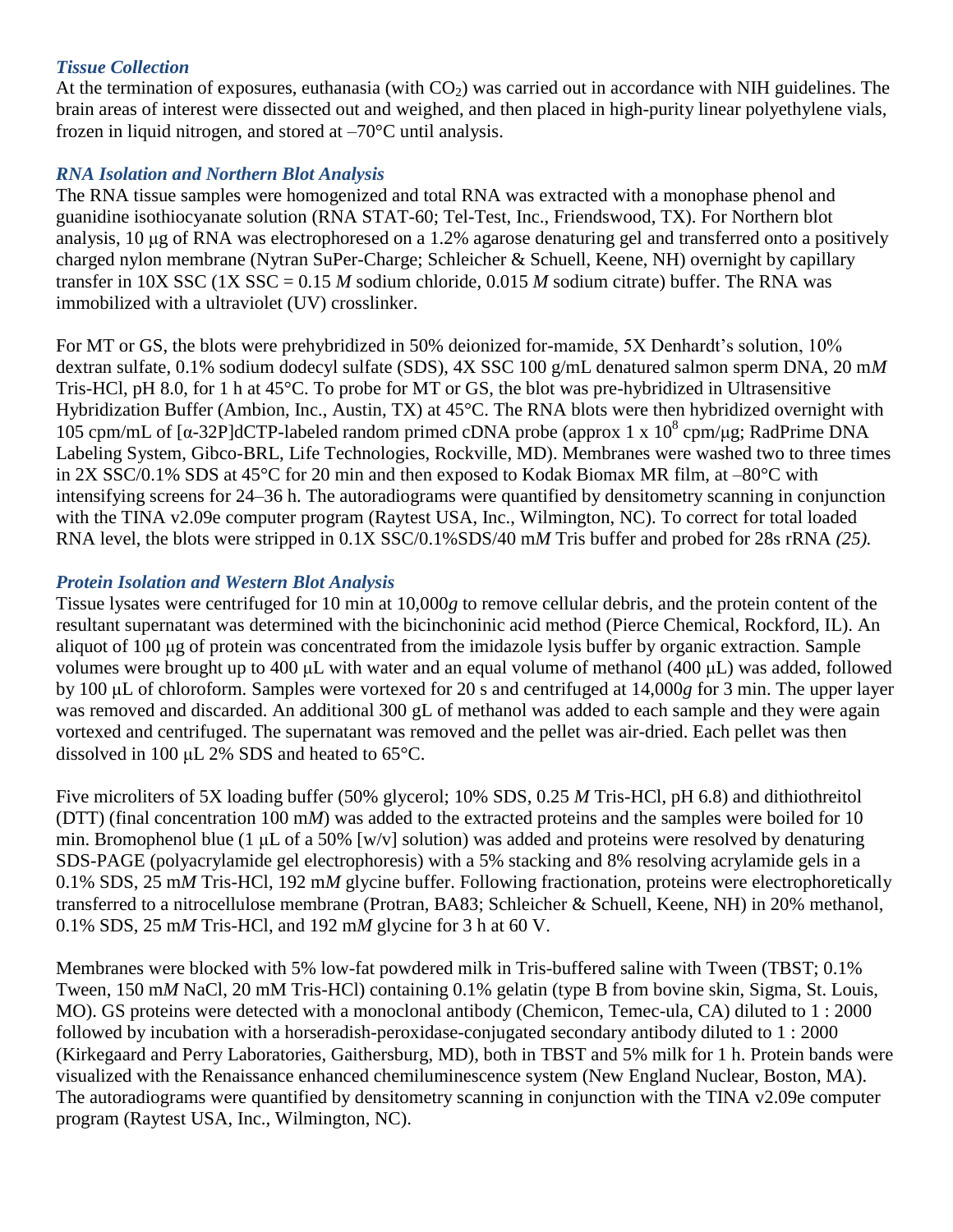#### *GSH Level Determination*

Tissue samples (50–100 mg) were homogenized in 1 mL of 10% (v/v) perchloric acid containing 1 m*M* bathophenanthroline disulfonic acid (BPDS) and L-γ-glutamyl-L-glutamate. The mixture was vortexed and centrifuged, and an aliquot was removed for high-performance liquid chromatographic (HPLC) analysis *(26)* with a Waters model 600E multisolvent delivery system using an ion-exchange method with a methanol–acetate mobile phase and gradient elution. The limit of GSH detection was approx 50 pmol, which equated to approx 0.4 nmol/mg protein *(27,28).*

#### *Statistical Analysis*

To determine statistical significance between experimental groups, one-way analysis of variance (ANOVA) was used. When the overall significance resulted in rejection of the null hypothesis ( $p < 0.05$ ), the source of the variance was determined with the Student–Newman–Keuls posttest. All analyses were performed using GraphPad InStat version 3.02 for Windows (GraphPad Software, San Diego, CA). Unless otherwise noted, all data are presented as mean  $\pm$  SEM values.

### **RESULTS**

#### *GS Protein and mRNA Expression*

A statistically significant (*p*<0.05) increase in GS protein was observed in rats' olfactory bulbs at the medium (0.3 mg/m<sup>3</sup> ) and high (3 mg/m<sup>3</sup> ) doses of manganese (*see* Table 1). There was also a modest, but statistically significant  $(p<0.05)$  increase in GS in the hypothalamus at all doses. GS protein levels were significantly decreased in cerebellum at the highest manganese dose, despite a significant increase in the GS mRNA (*see* Table 1).

| <b>GO Protein and MKNA Levels</b> |                     |                   |                     |                     |                    |  |  |  |
|-----------------------------------|---------------------|-------------------|---------------------|---------------------|--------------------|--|--|--|
| Endpoint                          | Cerebellum          | Striatum          | Olfactory Bulb      | Hypothalamus        | Hippocampus        |  |  |  |
| <b>GS Protein Levels</b>          |                     |                   |                     |                     |                    |  |  |  |
| Control                           | $100.00 \pm 3.54$   | $100.00 \pm 3.17$ | $100.00 \pm 7.24$   | $100.00 \pm 2.01$   | $100.00 \pm 12.41$ |  |  |  |
| Low Mn Dose                       | $101.64 \pm 1.89$   | $100.57 \pm 1.17$ | $134.32 \pm 10.44$  | $119.92 \pm 1.80*$  | $121.75 \pm 5.92$  |  |  |  |
| Med. Mn Dose                      | $103.11 \pm 3.57$   | $97.52 \pm 1.92$  | $144.05 \pm 10.78*$ | $113.08 \pm 2.05*$  | $114.45 \pm 7.75$  |  |  |  |
| High Mn Dose                      | $86.33 \pm 1.25$ *  | $102.72 \pm 1.75$ | $160.15 \pm 8.23*$  | $113.11 \pm 1.82$ * | $102.05 \pm 11.34$ |  |  |  |
| <b>GS mRNA Levels</b>             |                     |                   |                     |                     |                    |  |  |  |
| Control                           | $100.00 \pm 14.45$  | ND                | ND                  | $100.00 \pm 3.21$   | $100.00 \pm 14.28$ |  |  |  |
| Low Mn Dose                       | $177.67 \pm 10.84*$ | ND                | ND                  | $85.02 \pm 20.17$   | $107.72 \pm 16.42$ |  |  |  |
| Med. Mn Dose                      | $82.90 \pm 19.32$   | ND.               | ND                  | $114.83 \pm 22.71$  | $62.30 \pm 7.82$   |  |  |  |
| High Mn Dose                      | $172.58 \pm 5.50*$  | ND                | ND                  | $105.65 \pm 14.96$  | $67.51 \pm 8.53$   |  |  |  |

**Table 1** *GS Protein and mRNA Levels<sup>a</sup>*

*Note: Values represent percentage of control mean ± SEM. \* p< 0.05 versus respective controls.*

*<sup>a</sup>Given degradation in the tissue, MT mRNA levels in olfactory bulb or striatum could not be determined.*

| <b>Total GSH Levels</b> |                    |                    |                    |                    |                    |  |  |  |
|-------------------------|--------------------|--------------------|--------------------|--------------------|--------------------|--|--|--|
| Endpoint                | Cerebellum         | Striatum           | Olfactory Bulb     | Hypothalamus       | Hippocampus        |  |  |  |
| <b>GSH Levels</b>       |                    |                    |                    |                    |                    |  |  |  |
| Control                 | $100.00 \pm 6.58$  | $100.00 \pm 12.80$ | $100.00 \pm 21.85$ | $100.00 \pm 15.70$ | $100.00 \pm 20.43$ |  |  |  |
| (nmol/mg prot.)         | $10.66 \pm 1.06$   | $1.84 \pm 0.35$    | $7.00 \pm 3.28$    | $0.10 \pm 0.03$    | $4.61 \pm 1.78$    |  |  |  |
| Low Mn Dose             | $60.55 \pm 4.21$   | $60.53 \pm 28.04$  | $123.00 \pm 60.86$ | $67.35 \pm 5.15$   | $129.57 \pm 14.32$ |  |  |  |
| (nmol/mg prot.)         | $6.45 \pm 0.45$    | $1.11 \pm 0.52$    | $8.61 \pm 4.26$    | $0.07 \pm 0.10$    | $5.97 \pm 0.66$    |  |  |  |
| Med. Mn Dose            | $105.72 \pm 3.00$  | $93.16 \pm 27.94$  | $181.71 \pm 33.57$ | $53.60 \pm 14.53$  | $105.71 \pm 21.61$ |  |  |  |
| (nmol/mg prot.)         | $11.27 \pm 0.32$   | $1.71 \pm 0.51$    | $12.72 \pm 2.35$   | $0.05 \pm 0.01$    | $4.87 \pm 1.00$    |  |  |  |
| High Mn Dose            | $113.81 \pm 18.98$ | $76.63 \pm 32.34$  | $95.14 \pm 59.86$  | $26.80 \pm 3.33*$  | $136.15 \pm 32.29$ |  |  |  |
| (nmol/mg prot.)         | $12.13 \pm 2.02$   | $1.41 \pm 0.60$    | $6.66 \pm 4.19$    | $0.03 \pm 0.003$   | $6.28 \pm 1.49$    |  |  |  |

**Table 2** *Total GSH Levels*

*Note: Values represent percentage of control mean ± SEM except where otherwise indicated. \* p< 0.05 versus respective controls*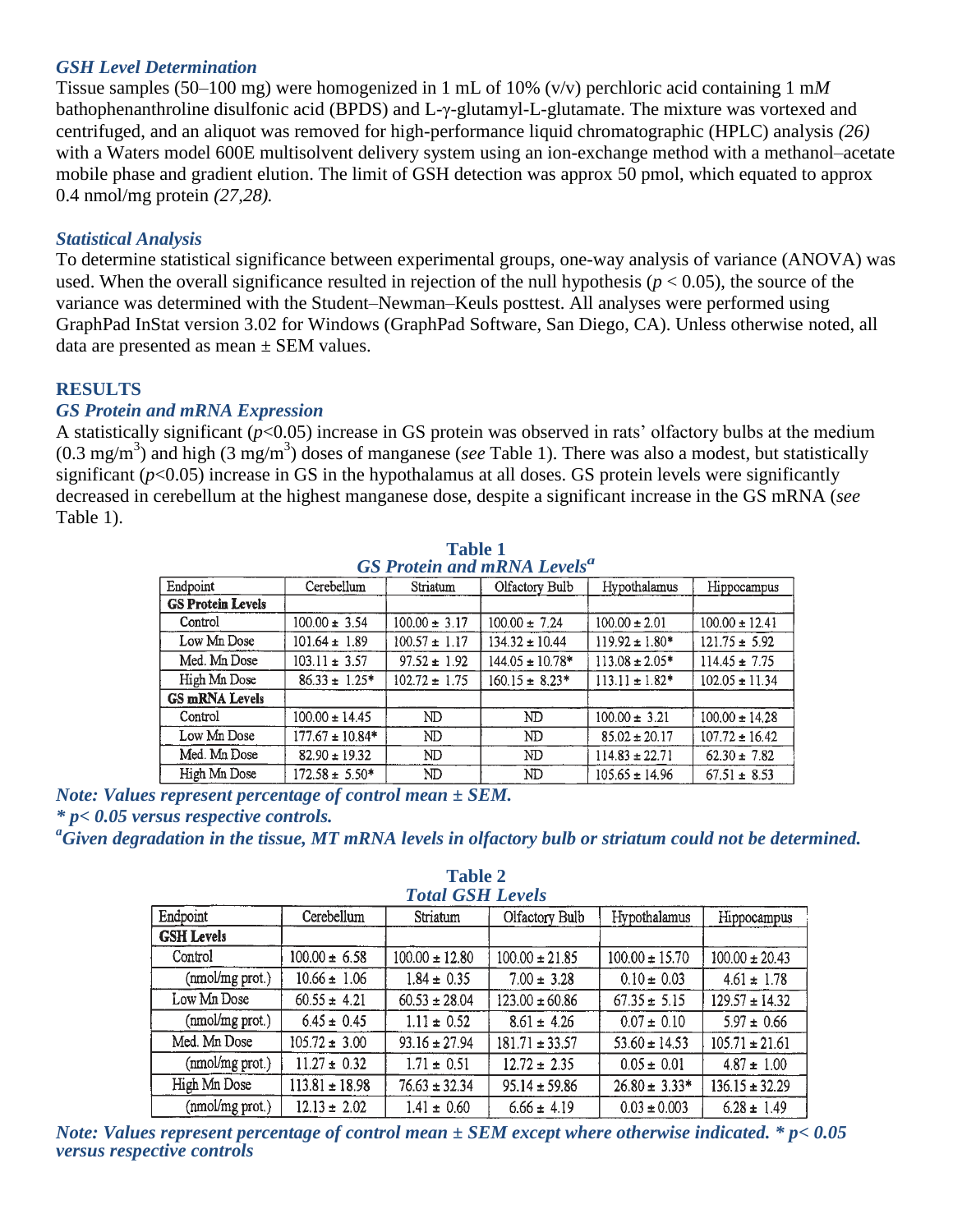Tyrosine hydroxylase protein levels were also evaluated in the striatum and olfactory bulb, but no significant differences were found (data not shown).

## *GSH Levels*

The only brain region with a statistically significant (p<0.05) change in GSH levels was the hypothalamus (*see* Table 2). There was a 30% decrease in total GSH levels at the lowest dose, 50% decrease at the medium dose, and 75% decrease at the highest dose in the hypothalamus of manganese exposed as compared to control rats (see Table 2). However, only the 3- mg/m<sup>3</sup> dose was statistically significant when compared to controls.

## *MT mRNA Levels*

The hypothalamus was the only region in which the  $0.3 \text{-mg/m}^3$  manganese dose yielded (threefold) a statistically significant (*p*<0.05) increase in MT mRNA. Other regions had decreased MT mRNA because of manganese exposure, but these were not statistically significant, and they should be viewed with caution given the large variability (*see* Table 3).

| <b>Table 3</b><br><b>MT</b> mRNA Levels <sup>a</sup> |                    |          |                |                     |                    |  |  |  |
|------------------------------------------------------|--------------------|----------|----------------|---------------------|--------------------|--|--|--|
| Endpoint                                             | Cerebellum         | Striatum | Olfactory Bulb | Hypothalamus        | Hippocampus        |  |  |  |
| MT mRNA Levels                                       |                    |          |                |                     |                    |  |  |  |
| Control                                              | $100.00 \pm 14.54$ | ND       | ND             | $100.00 \pm 15.00$  | $100.00 \pm 18.22$ |  |  |  |
| Low Mn Dose                                          | $125.90 \pm 26.85$ | ND       | ND             | $229.85 \pm 31.87$  | $113.29 \pm 30.57$ |  |  |  |
| Med. Mn Dose                                         | $84.53 \pm 11.93$  | ND       | ND             | $278.86 \pm 63.30*$ | $65.54 \pm 21.15$  |  |  |  |
| High Mn Dose                                         | $94.98 \pm 20.93$  | ND       | ND             | $189.82 \pm 17.82$  | $38.51 \pm 10.05$  |  |  |  |

*Note: Values represent percentage of control mean ± SEM.*

*\* p< 0.05 versus respective controls*

*<sup>a</sup> Given degradation in the tissue, MT mRNA levels in olfactory bulb or striatum could not be determined.*

### **DISCUSSION**

The current inhalation reference concentration for manganese, as set by the United States Environmental Protection Agency, is 0.05  $\mu$ g Mn/m<sup>3</sup>. Thus, the concentrations of manganese used in this study were 600, 6000, and 60,000 times this standard for the low, medium, and high doses, respectively. The accumulation of manganese in three brain regions from exposed rats was assessed, and the relative concentrations were olfactory bulb > striatum > cerebellum *(7).* The control concentration of manganese in olfactory bulb was less than 1 μg/g tissue, and upon exposure to the highest manganese dose, it increased to almost 4.5 μg/g. Striatal differences were similar, with less than 1 μg/g in control animals and approx 3.25 μg/g tissue in animals receiving the highest manganese exposure. The cerebellar concentrations of manganese did not change upon manganese exposure *(7),* and the hypothalamic and hippocampal manganese levels were not analyzed.

Oxidative stress can be measured through detection of many different chemical species. Some methods, such as direct detection by the fluorescence-producing reaction of dichlorofluorescein (DCF) with oxygen radicals can provide useful information in any type of tissue. Ali et al. *(13)* demonstrated that both manganese injected in vivo and exposure of brain regions to manganese in vitro resulted in detection of ROS by DCF fluorescence. The limitation of this technique is that living cells are required for study. Another rationale behind quantitation of oxidative stress is measurement of products directly damaged by the ROS. This damage can be found in every class of macromolecule, but DNA, lipid, and protein oxidation are most often investigated. The techniques for detection of these molecules are varied, and the inconsistency between methods has been widely debated. Artifactual formation of damage during sample preparation is one issue that may contribute to this problem.

Another approach to detecting the presence of oxidants is to measure species that are known to increase or decrease in response to such stress. This includes ubiquitous antioxidants, such as glutathione, as well as ones that are more specific to particular tissue types or oxidative agents. In the CNS, GS is localized exclusively in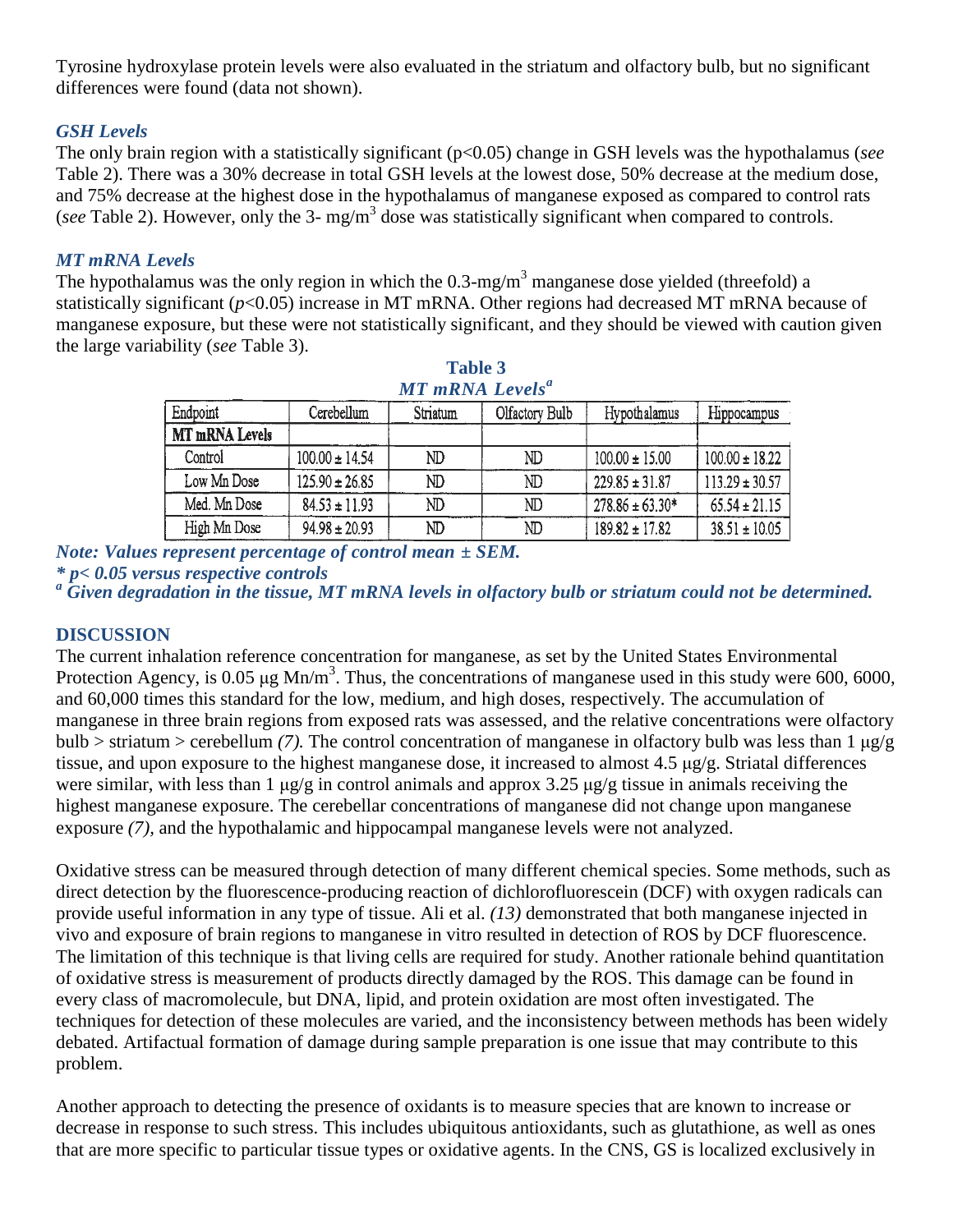astrocytes *(29),* where it has a critical role in amino acid metabolism. GS metabolizes glutamate that is removed from the extracellular space by astrocytes to glutamine, and the latter is recycled to neurons as part of the glutamate–glutamine cycle *(30).* GS is highly susceptible to oxidation and subsequent rapid degradation, and, therefore, it serves as an excellent marker for the presence of reactive oxy-gen species in the brain *(31).* The results of this study showed that GS protein levels increased considerably in olfactory bulb and to a lesser extent in hypothalamus (*see* Table 1). This may suggest lowered availability of glutamine for neuronal use as a with neurotransmitter homeostasis within these regions. However, one GS molecule requires eight manganese ions for optimal activity *(32).* Therefore, slight increases in manganese concentrations also enhance the activity of GS *(33).* It is possible that the elevated manganese levels also stimulate additional GS synthesis. No changes in GS protein levels were noted in the striatum, even though manganese accumulation was high following the inhalation exposures.

The MTs are a class of highly conserved proteins, which are classically known to be upregulated in response to metal exposure. They contain cysteine and are known to bind metals, but in recent years, evidence has shown that they may also have some important antioxidant properties. Hainut and Milner *(34)* suggested that MTs can neutralize ROS through oxidative release of zinc from MT thiolate clusters. There is good evidence of MT upregulation in response to hyperoxia in the lung *(35).* In vitro experiments on the ability of several sulfhydrylcontaining molecules to scavenge oxygen radicals demonstrated that MTs are superior to others *(36).* Furthermore, Zhou et al. *(37)* found that MT-overexpressing transgenic mice were less susceptible to alcoholinduced oxidative liver injury. Also, when two different mitochondrial-specific ROS generators were applied to cultured cells, MTs increased more than GSH, Mn-SOD (super-oxide dismutase) catalase, and other wellknown antioxidants *(38).* This study found that MT mRNA was increased in hypothalamus, where we also noted an increase in GS protein and a decrease in GSH (*see* Table 2).

The data presented in these studies suggest that the olfactory bulb, previously found to have the highest accumulation of manganese after inhalation exposure *(7),* had the most changes in biochemical end points. This was not the case in the striatum, where there was a threefold increase in manganese concentration as a result of inhalation exposure, but no indication of oxidative stress *(7).* The hypothalamus, for which manganese lev-els after inhalation exposures were not measured, was observed to have changes in all of the oxidant indicators we analyzed.

In summary, the present study determined whether oxidative stress could occur in the rat brain following inhalation of the sulfate form. The preliminary results indicate significant changes in the levels of GS protein in the olfactory bulb and hypothalamus upon exposure to the medium and high manganese doses. GSH levels decreased and MT mRNA increased in the hypothalamus (medium manganese dose), and there were no apparent changes in striatal tissue in any of the measured parameters. Given that the hypothalamus does not represent a target area for manganese toxicity in primates *(39),* it cannot be unequivocally stated at this point that our data support the ability of manganese to induce oxidative stress in this area. The effect of manganese on oxidative-stress-related end points (GSH content and GS) in the olfactory bulb is consistent with recent observations on the prominence of the olfactory pathway in manganese delivery to the brain in the rodent *(40– 42),* but given the interspecies differences in nasal and brain anatomy and physiology and the uncertainty about the role of olfactory pathways in the absorption of manganese in humans, the relevance of this finding to primates has yet to be determined. Finally, the lack of changes in any of the measured parameters in the striatum indicates that manganese inhalation, even at very high doses, does not induce oxidative stress in this brain region.

### **REFERENCES**

1. K. Nelson, J. Golnick, T. Korn, et al., C. Angle, Manganese encephalopathy: utility of early magnetic resonance imaging, *Br. J. Ind. Med.* 50, 510–513 (1993).

2. S. S. Schochet and J. Nelson, Exogenous toxic-metabolic diseases including vitamin deficiency, in *Textbook of Neuropathology,* 2nd ed., R. L. Davis and D. M. Robertson, eds., Williams & Wilkins, Baltimore, MD, p. 450 (1991).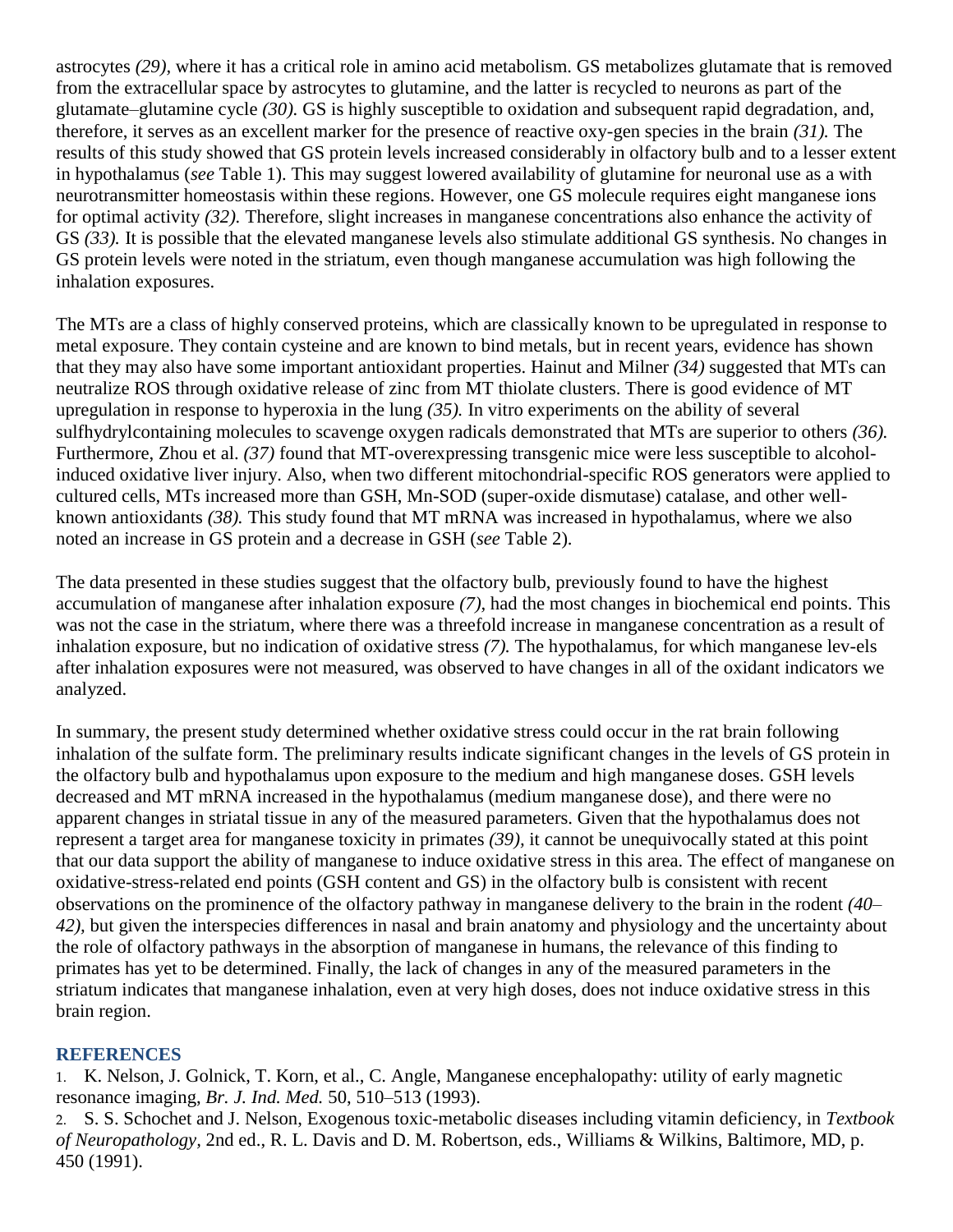3. D. B. Calne, N. S. Chu, C. C. Huang, et al., Manganism and idiopathic parkinsonism: similarities and difference, *Neurology* 44, 1583–1586 (1994).

4. N. Molders, P. J. Schilling, J. Wong, et al., X-ray fluorescence mapping and micro-XANES spectroscopic characterization of exhaust particulates emitted from auto engines burning MMT-added gasoline, *Environ. Sci. Technol.* 35, 3122–3129 (2001).

5. T. Ressler, J. Wong, and J. Roos, Manganese speciation in exhaust particulates of auto-mobiles using MMT containing gasoline, *J. Synchrotron Radiat.* 6, 656–658 (1999).

6. J. Zayed, A. Vyskocil, and G. Kennedy, Environmental contamination and human expo-sure to manganese—contribution of methylcyclopentadienyl manganese tricarbonyl in unleaded gasoline, *Int. Arch. Occup. Environ. Health* 72, 7–13 (1999).

7. D. C. Dorman, M. F. Struve, R. A. James, et al., Influence of particle solubility of the delivery of inhaled manganese to the rat brain: manganese sulfate and manganese tetroxide pharmacokinetics following repeated (14-day) exposure, *Toxicol. Appl. Pharmacol.* 170, 79–87 (2001).

8. M. Aschner, Manganese neurotoxicity and oxidative damage, in *Metals and Oxidative Damage in Neurological Disorders,* J. R. Connor, ed., Plenum, New York, pp. 77–93 (1997).

9. W. N. Sloot, J. Korf, J. F. Koster, et al., Manganese-induced hydroxyl radical formation in rat striatum is not attenuated by dopamine depletion or iron chelation in vivo, *Exp. Neurol.* 138,236–245 (1996).

10. P. Galvani, P. Fumagalli, and A. Santagostino, Vulnerability of mitochondrial complex I in PC12 cells exposed to manganese, *Eur. J. Pharmacol.* 293, 377–383 (1995).

11. C. E. Gavin, K. K. Gunter, and T. E. Gunter, Manganese and calcium transport in mitochondria: implications for manganese toxicity, *Neurotoxicology* 20, 445–453 (1999).

12. F. S. Archibald and C. Tyree, Manganese poisoning and the attack of trivalent manganese upon catecholamines, *Arch. Biochem. Biophys.* 256, 638–650 (1987).

13. S. F. Ali, H. M. Duhart, G. D. Newport, et al., Manganese-induced reactive oxygen species: comparison between Mn+2 and Mn+3, *Neurodegeneration* 4, 329–334 (1995).

14. J. Y. Chen, G. C. Tsao, Q. Zhao, et al., Differential cytotoxicity of Mn(II) and Mn(III): special reference to mitochondrial [Fe-S] containing enzymes, *Toxicol. Appl. Pharmacol.* 175, 160–168 (2001).

15. D. HaMai, A. Campbell, and S. C. Bondy, Modulation of oxidative events by multivalent manganese complexes in brain tissue, *Free Radical Biol. Med.* 31, 763–768 (2001).

16. V. Anantharam, M. Kitazawa, J. Wagner, et al., Caspase-3-dependent proteolytic cleavage of protein kinase C delta is essential for oxidative stress-mediated dopaminergic cell death after exposure to

methylcyclopentadienyl manganese tricarbonyl, *J. Neurosci.* 22,1738–1751 (2002).

17. K. A. Brenneman, R. C. Cattley, S. F. Ali, et al., Manganese-induced developmental neurotoxicity in the CD rat: is oxidative damage a mechanism of action? *Neurotoxicology* 20, 477–487 (1999).

18. J. C. Ball, A. M. Straccia, W. C. Young, et al., The formation of reactive oxygen species catalyzed by neutral, aqueous extracts of NIST ambient particulate matter and diesel engine particles, *J. Air Waste Manag. Assoc.* 50, 1897–1903 (2000).

19. H. Oubrahim, E. R. Stadtman, and P. B. Chock, Mitochondria play no roles in Mn(II)- induced apoptosis in HeLa cells, *Proc. Natl. Acad Sci. USA* 98,9505–9510 (2001).

20. S. Weber, D. C. Dorman, L. H. Lash, et al., Effects of manganese (Mn) on the developing rat brain: oxidative-stress related endpoints, *Neurotoxicology,* 23, 169–175 (2003).

21. A. Takeda, S. Ishiwatari, and S. Okada, Manganese uptake into rat brain during development and aging, *J. Neurosci. Res.* 56, 93–98 (1999).

22. C. L. Dupont and Y. Tanaka, Blood manganese levels in children with convulsive disorder, *Biochem. Med.* 33, 246–255 (1985).

23. A. Spencer, Whole blood manganese levels in pregnancy and the neonate, *Nutrition* 15, 731–734 (1999).

24. National Research Council, *Guide for the Care and Use of Laboratory Animals,* National Academic Press, Washington, DC (1996).

25. V. Barbu and F. Dautry, Northern blot normalization with a 28S rRNA oligonucleotide probe, *Nucleic Acids Res.* 17, 7115 (1989).

26. M. W. Fariss and D. J. Reed, High-performance liquid chromatography of thiols and disulfides: dinitrophenol derivatives, *Methods Enzymol.* 143, 101–109 (1987).